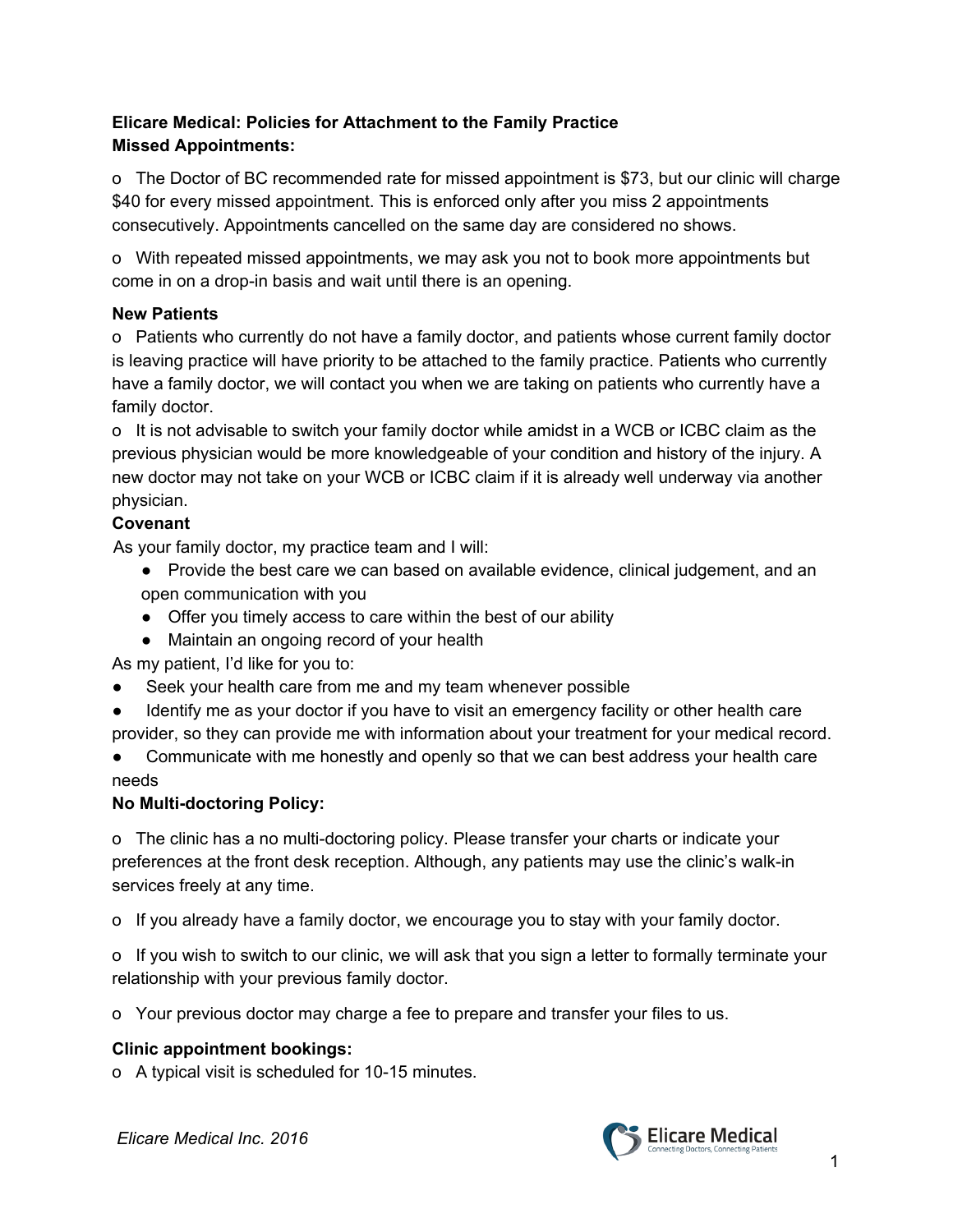o Whenever possible, please state the reason of your visit so that we can budget time appropriately.

o The clinic has an online booking service, we ask that patients of the clinic use this service whenever possible to free the phone lines for emergencies.

o Longer appointments for complete physicals or procedures will be booked at the doctor's discretion.

o We will try our best to be on time for everyone, so please be mindful of other patient's time. Number of issues:

o We do not have a hard limit on the number of issues you bring in.

● We ask that you list all of the issues you wish to discuss and allow us to prioritize the list with you.

o We do not want to rush through your issues, so we will book follow up appointments to provide you with thorough medical care as appropriate

# **Consent to use Electronic Communication:**

o The clinic uses email, SMS, web-apps to communicate with its patients. Signing the patient intake form and becoming a patient of the clinic means that the patient has read, acknowledged, and agreed to the use of such electronic devices as a medium to relay non-vital health and scheduling information.

## **Opioids and other controlled substances:**

o There is insufficient clinical evidence that long term, escalating doses of opioid treatment is beneficial for chronic, non-cancer pain. Inappropriate use of opioid medications can lead to more harm than good. For the best quality of care, we will request and adhere to our Opioid Treatment Agreement (Appendix A) before starting opioid therapy.

#### **Uninsured services:**

○ Sick notes and medical certificates,

- Telephone prescription renewals,
- Chart transfers,
- Missed Appointments,
- Insurance Reports,
- Cosmetic procedures,
- Cryotherapy for nonplantar warts,
- Flu shots for patients not in high risk group
- Medical legal letters and opinions
- Travel Advice
- Medical CPP Examinations and Forms

We will charge for these services at the Doctor of BC recommended rate. The fee schedule is displayed at the front of the clinic as well as on the clinic's website.

#### **Ending the therapeutic relationship:**

● A positive therapeutic relationship relies on mutual trust and respect between the patient and the physician.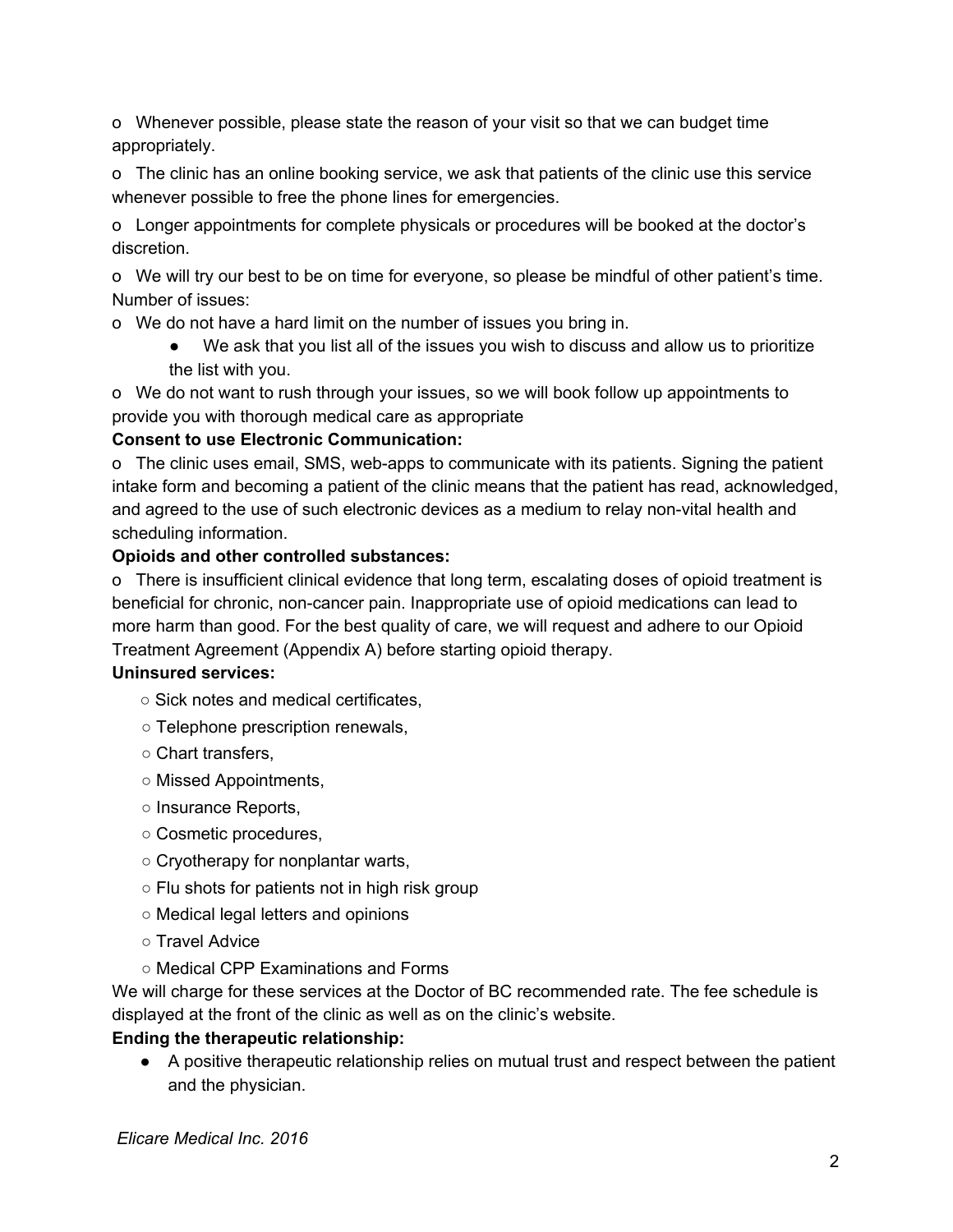- If this foundation is lost, a productive therapeutic relationship may no longer be possible, and either the patient or the physician may choose to terminate this doctor- patient relationship.
- Our clinic will provide resources where you may be able to find another physician.
- The patient has the right to seek care from our clinic for up to 1 month for emergency reasons.
- If the reason for terminating the care relationship involves a patient's aggression towards any clinic staff, the grace period may not apply due to workplace antiharassment legislation.

## **After Hours Coverage**

If you have an urgent medical issue that cannot wait until our next business day, but you don't think your issue is a medical emergency that warrants an ER visit, you may visit the VCH REACH urgent and primary care centre which runs until 9pm on weekdays and saturday and 4PM on sundays. Unlike a regular walk-in clinic which is subject to a daily volume cap, the Urgent Care Clinic will not close their door before their scheduled shift ends. <https://www.reachcentre.bc.ca/medical>

Elicare Medical also provides after-hour telephone coverage for our patients' urgent medical issues. Please note:

- This service is only available to patients who have been seen at Elicare Medical (including walk-in patients who have been seen in person before).
- The doctors at Elicare take turns covering this service, and they usually have a full day scheduled the next day, so please be mindful and only call for urgent medical issues.
- Since BC MSP does not cover the service of assessing urgent medical issues over telephone after-hours, a fee of \$85 (set by Society of General Practitioners and subject to change) is applicable per phone call. The fee is payable by calling our office or upon your next medical appointment.
- The on-call doctor will do his best to assess the urgency of your medical issue and may recommend treatment suggestions, an urgent next-day appointment at the clinic, and/or when you should visit the emergency room.
- As the doctor cannot physically see or examine you, you understand that the doctor's assessment may be limited.
- You accept the risks involved in having a medical discussion with the doctor, who may be in a public space, over a conventional telephone or cellphone line, which includes privacy breach, loss of signal, or miscommunication.

By calling the number below, you agree to the above.

After-hour call number: Please dial the clinic's line for after hours and follow the prompts.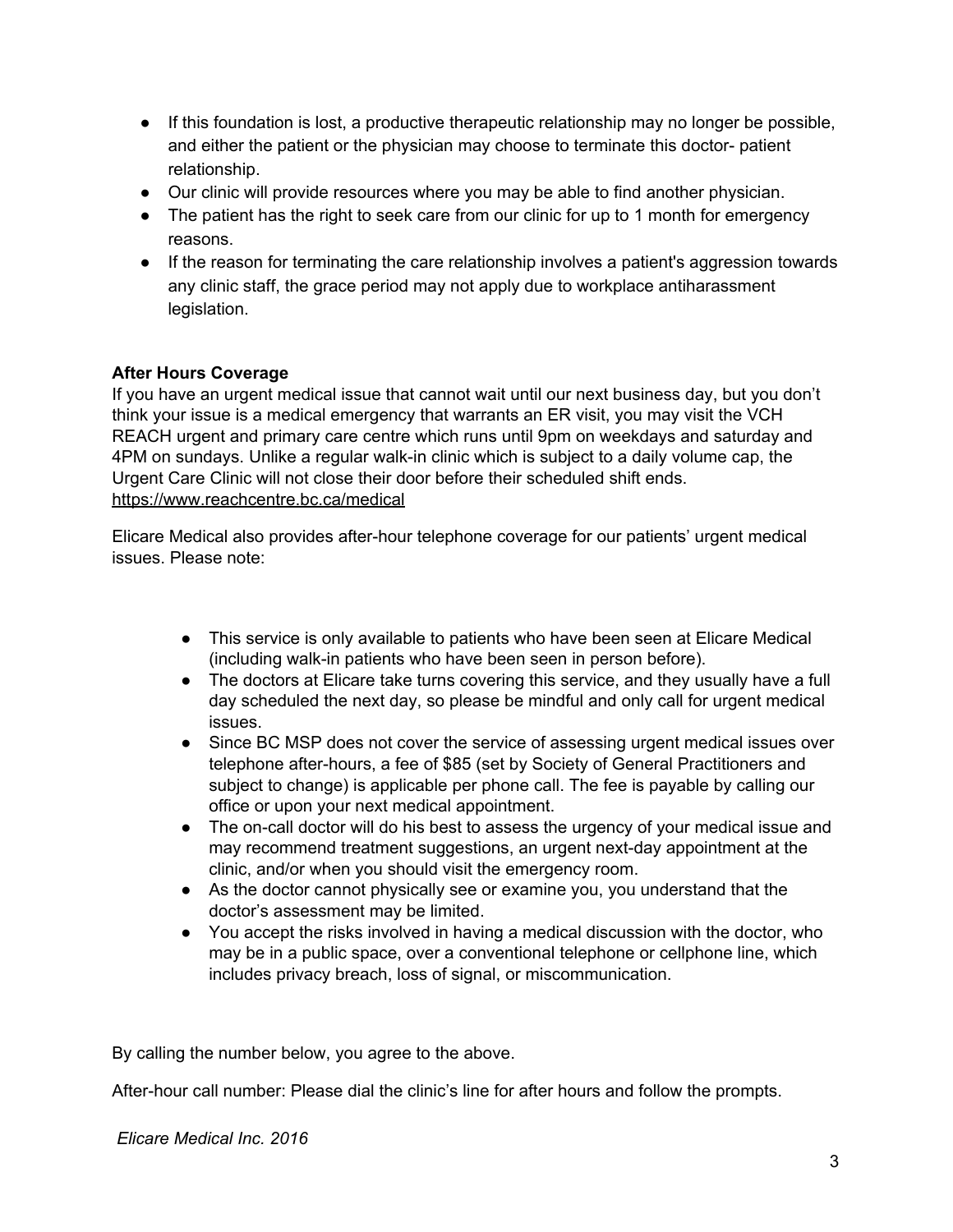#### **FAQ: FREQUENTLY ASKED QUESTIONS:**

● Test results:

a. Bloodtests/Lab work results generally take 3-4 days if they are not marked urgent. Generally the doctor will not call you if the results are normal, but if you are concerned, please book an appointment as staff are not able to communicate results over the phone.

b. *It is often a good idea to check in with the practice if your results have arrived if you are a new patient of the clinic.*

Imaging Results:

a. You can go to any certified imaging lab in BC, please note that some places may take longer than others if the imaging is marked nonurgent. When attending an imaging lab, please inform their reception of the location and contact information (fax#) of your family doctor to avoid delays.

b. Imaging results take generally 5-7 business days to process.

c. *It is often a good idea to check-in with the practice if your results have arrived if you are a new patient of the clinic.*

**Hospital Labs:** 

a. The practice will send requests to hospitals for hospital labs and the hospital will inform the practice and we will in-turn inform you. Generally, the results will come back after you have completed the trip to the hospital in 1-2 weeks.

b. *It is often a good idea to check-in with the practice if your results have arrived if you are a new patient of the clinic.*

Appointments with Specialists or a hospital diagnostic

i If your family doctor has referred you to a specialist, MRI/CT or similar in hospital diagnostic, the clinic will call or email you when the appointment notification returns to the clinic.

- Communicating with your doctor:
	- a. Call the booking line, if you want to book an appointment. 9AM-

5:30PM Monday-Saturday. Sometimes the line is busy, so try again in a moment.

b. You can leave a message WITH A STAFF MEMBER only, do not leave

messages on the machine.

● If your family doctor is not available you may want to book an appointment with the walk-in clinic physician in the same clinic as to ensure continuity of your medical record.

● We ask family patients of the clinic book with their family doctor whenever possible to preserve the integrity of the therapeutic relationship. However, we understand that there are times where it is more convenient to see the walk-in doctor.

• Transferring records: